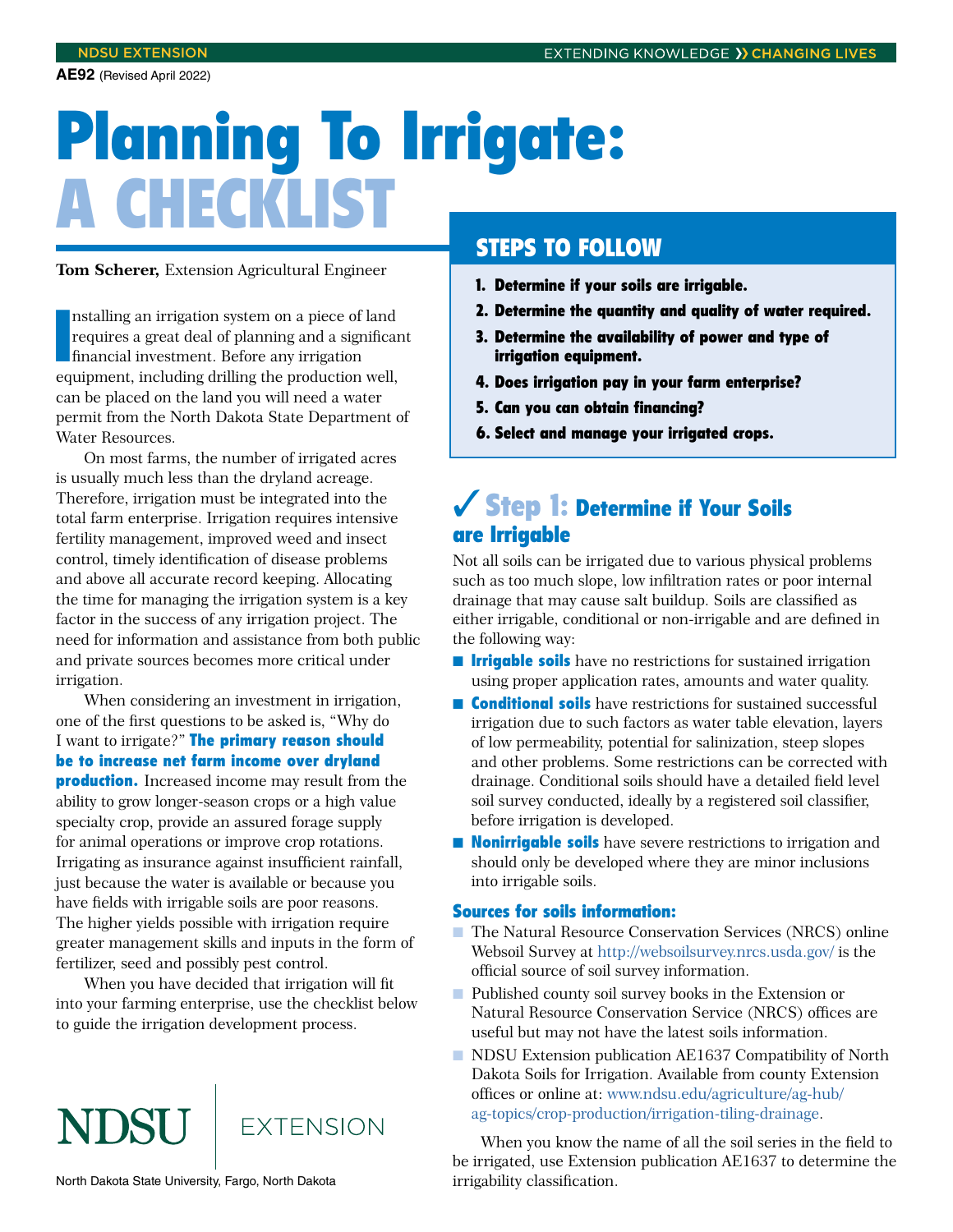## ✓Step 2: Determine the Quantity and Quality of Water Required

The water supply is the heart of any irrigation development and a water permit is required for all water appropriations *except* domestic use, including livestock, and noncommercial lawn and garden irrigation of five acre or less. The amount of water you will need is about *six gallons per minute (gpm) per irrigated acre* during July and August. For example, if you want to irrigate 100 acres, you will need a water source that can produce about 600 gallons per minute.

Where does this recommendation come from? The average peak daily crop water use of most irrigated crops in North Dakota is about 0.27 inches per day under wellwatered conditions (no water stress) and that translates to about 6 gpm of water use applied over a 24-hour period to replace the water the crop has transpired.

A water permit must be obtained before constructing a well or any device for capturing water from a surface source and installing an irrigation system. The application form and instructions for an irrigation water permit can be obtained from the Appropriations Division of the Department of Water Resources [\(www.swc.state.nd.us/](http://www.swc.state.nd.us/reg_approp/waterpermits/) [reg\\_approp/waterpermits/](http://www.swc.state.nd.us/reg_approp/waterpermits/)). You may need to fill out the permit application with the help of a local surveyor or a consulting engineer. When a water permit is first issued it is called a conditional permit, which is good for three years. Within the three-year period, the water source must be developed and the irrigation system installed. It will then be inspected by a representative of the Appropriations Division. If approved, the conditional permit will be changed to a *perfected* permit.

If surface water is the source (pond, lake, river, etc.), you must determine if there will be sufficient water available during the summer months or extended dry periods. If groundwater is the source, use aquifer information from the North Dakota Water Resources Department (see sources of information at end of this section) to determine the location, size and potential production capacity of the aquifers at the location of field to be irrigated.

Small aquifers may exist that are not shown in the county ground water surveys. Drilling test holes is the only sure way to determine if sufficient water is available from the aquifers in these areas. A permit is not required to drill test holes. *However, before drilling test holes, it would be wise to consult a groundwater hydrologist with the Appropriations Division.* If there is sufficient water, one or two of the test holes should be developed as observation wells to monitor the effect of irrigation pumping on the aquifer water levels and assist in diagnosis of production well problems should they occur in the future.

Both ground water and surface water chemistry should be determined to make sure it is suitable to apply to the soil in the field of interest. A water sample can be sent to the NDSU Soil and Water Testing Laboratory or private testing companies for analysis. The location of the field should

be included with the water sample sent to NDSU to obtain a soil-water compatibility recommendation. Soil-water compatibility is very important **because the soil type will determine the quality of water** that can be used.

#### Sources of information for water:

- County Extension or Natural Resource Conservation Service (NRCS) offices.
- Appropriations Division of the North Dakota Department of Water Resources [\(www.swc.state.nd.us/](http://www.swc.state.nd.us/)) for general information on the water permitting process (phone: 701.328.2754). For online GIS-based water resource information go to [http://mapservice.swc.nd.gov/.](http://mapservice.swc.nd.gov/)
- NDSU Soil and Water Testing Laboratory [\(www.ndsu.edu/snrs/services/soil\\_testing\\_lab/](https://www.ndsu.edu/snrs/services/soil_testing_lab/))
- Irrigation water analysis form: [www.ndsu.edu/agriculture/ag-hub/publications/irrigation](https://www.ndsu.edu/agriculture/ag-hub/publications/irrigation-water-sample-analysis)[water-sample-analysis](https://www.ndsu.edu/agriculture/ag-hub/publications/irrigation-water-sample-analysis)

## ✓Step 3: Determine the Availability of Power and Type of Irrigation Equipment

#### Power Source

If available, electricity is generally the preferred source of power. However, if existing power lines are more than a mile from the pump site, it may be more economic to use an internal combustion engine. Electricity has some advantages over engines such as lower pumping costs, less maintenance, reliability and ease of operation. Construction costs and repayment for extension of power lines vary with each electrical provider. An estimation of annual power use, costs and construction repayment is necessary to determine the most economical power source.

For electric pumps, three-phase power is preferred but often is it not available or too expensive to bring to the pump site. Variable frequency drives (VFD's) and rotary or static phase converters will transform single phase to three-phase power. Early contact with the power supplier is necessary to allow time to plan and construct facilities.

#### Equipment

Select an irrigation system (pump, motor, pipeline, water application equipment) that fits your needs relative to water supply, irrigated acreage, crop rotations, labor requirements and the power supply. Irrigation system pressure requirements and sprinkler selection should be based on soil and topography. Remember, this equipment will have a useful life of 30 to 35 years or more.

Visit irrigators with similar systems; listen to their experiences and opinions to determine the advantages and disadvantages of their systems. Select a dealer who is well established, capable of designing a good system and has a good service record. Buy as much as possible of the entire system from one dealer. This may help eliminate problems of responsibility and installation plus, when an emergency happens during the growing season (lightning strike, tornado, strong winds, etc.), timeliness of repair is crucial.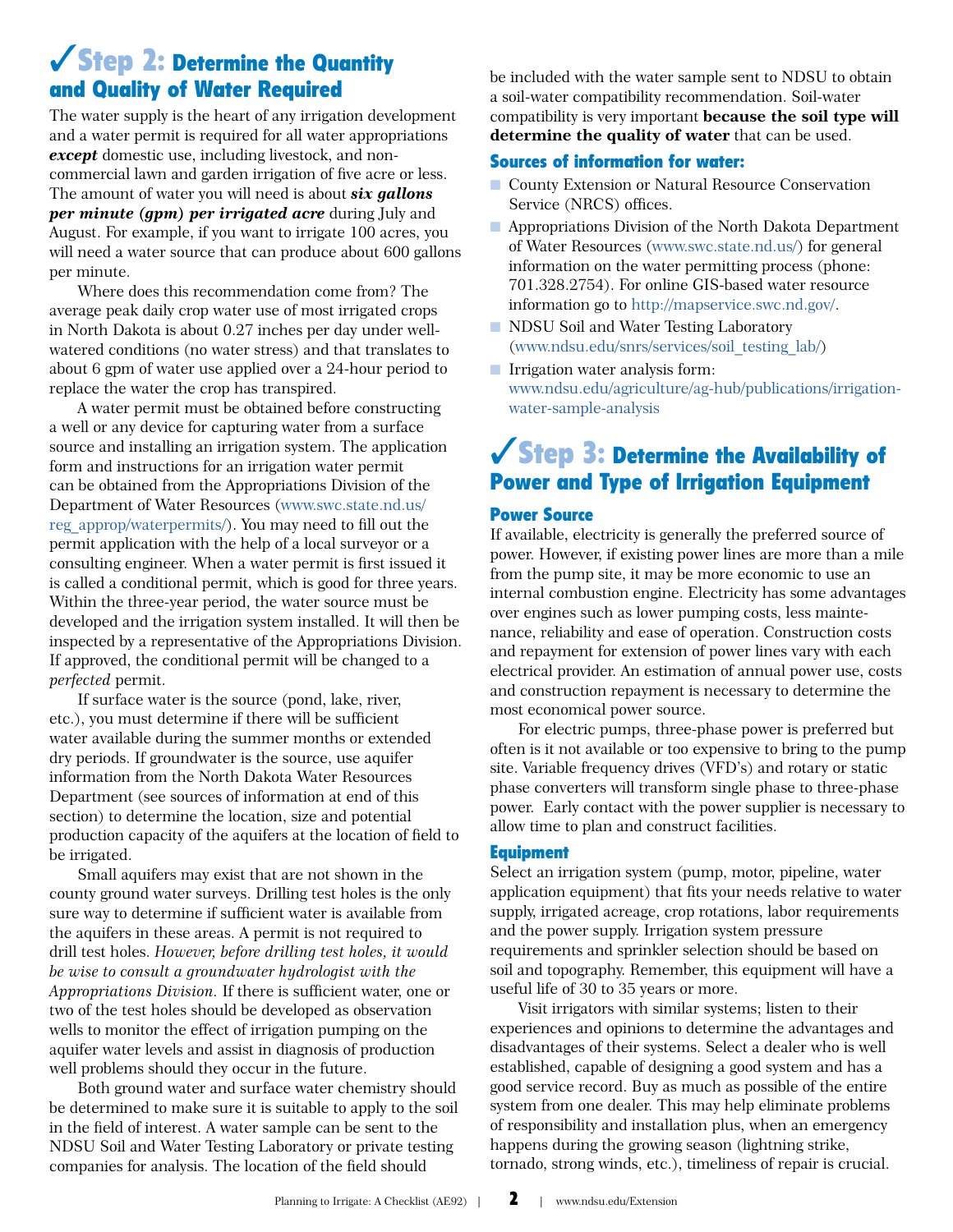The pump and motor should be adequately sized to fit the flow capability of the well or water supply and meet the pressure requirements of the irrigation system. The pipe size and wall thickness should be selected to match flow rate and pressure requirements. After installation, pump and motor information along with irrigation system specifications should be furnished by the dealer and/or well driller and filed for future reference. Typical equipment costs are shown on the last page.

#### For information on irrigation equipment and power requirements:

- NDSU Extension publication AE91 Selecting a Sprinkler Irrigation System. Available online at: [www.ndsu.edu/](https://www.ndsu.edu/agriculture/ag-hub/publications/selecting-sprinkler-irrigation-system) [agriculture/ag-hub/publications/selecting-sprinkler](https://www.ndsu.edu/agriculture/ag-hub/publications/selecting-sprinkler-irrigation-system)[irrigation-system](https://www.ndsu.edu/agriculture/ag-hub/publications/selecting-sprinkler-irrigation-system)
- Contact irrigation dealers, other irrigators in the area, licensed well drillers and the local electric power supplier.

## ✓Step 4: Does Irrigation Pay in Your Farm Enterprise?

Detailed crop budgets covering economic and cash costs should be prepared for the proposed irrigated cropping system. If the budgets show an adequate return to labor, capital and management, then a total enterprise analysis should be made to determine how irrigation will fit into the farming operation.

For example, irrigation of grass or hay may not bring a big return by itself, but coupled with a livestock operation, may increase net returns and lend stability to the farm enterprise. Irrigation alone does not assure financial success. It requires planning and good management on the part of the farm operator.

#### For information on crop budgets:

■ Irrigated crop budget worksheets and Excel files can be obtained online at: [www.ndsu.edu/agriculture/ag-hub/](https://www.ndsu.edu/agriculture/ag-hub/ag-topics/farm-management/crop-economics/projected-crop-budgets) [ag-topics/farm-management/crop-economics/projected](https://www.ndsu.edu/agriculture/ag-hub/ag-topics/farm-management/crop-economics/projected-crop-budgets)[crop-budgets](https://www.ndsu.edu/agriculture/ag-hub/ag-topics/farm-management/crop-economics/projected-crop-budgets)

## ✓Step 5: Can You Obtain Financing?

Irrigation manufacturing companies represented by most irrigation dealers have financing programs for new equipment. In addition, the Bank of North Dakota has an interest buy down program for investment in new irrigation equipment when certain criteria are met. This program originates with the local banker.

Proper planning prior to contacting a financial institution can minimize the problem of adequate financing. Success in irrigation depends largely on your management ability. An indication of that ability can be expressed to your credit supplier in the form of farm records, profit and loss statements, net worth statements, and cash flow statements. In addition to these records,

you should be prepared to supply your credit agency with an estimation of the potential payback capacity of the irrigation investment. This is where the crop budgets and total enterprise analysis is very helpful.

#### Information on irrigation financing:

- Contact irrigation dealers, other irrigators in the area, banks and other farm financial organizations.
- The Ag Pace irrigation financing program through the Bank of North Dakota can be found online at: [http://banknd.nd.gov/lending\\_services/](http://banknd.nd.gov/lending_services/). Look under the loan tab for information about Ag Pace

## ✓Step 6: Select and Manage Your Irrigated Crops

Crops selected for irrigation should produce an economic yield increase. This means the average yearly yield increase over dryland production must be great enough to pay for the investment in irrigation and increased production costs as well as some additional profit. Historically, irrigating corn (for silage or grain), alfalfa, sugarbeets, potatoes and dry edible beans has been profitable for good irrigation managers.

Irrigation provides an environment conducive to increased plant production for long season crops; however, it also provides a favorable environment for disease, insects and weeds. The irrigator must know how to manage the irrigation system and crop rotations to minimize potential problems. By scouting the field on a regular basis and using Integrated Pest Management methods and Best Management Practices, the irrigator should be able to manage the irrigation system profitably. The irrigator must be aware of agronomic practices that favor irrigation and are crop specific such as proper hybrid selection, row widths, appropriate plant populations, higher fertilizer requirements and split applications of fertilizer to minimize leaching potential.

Irrigated crop water management is extremely important to prevent yield loss due to moisture stress, minimize pumping costs and prevent leaching of nutrients. A method of irrigation scheduling must be used. Soil moisture monitoring by the feel method is commonly used, but there are more accurate methods such as the checkbook method. Whichever method is used, it will require increased management skills and additional time. During the growing season, irrigation scheduling is a daily process.

#### Information on irrigated crop production:

- 1. Irrigation scheduling methods are available online at: [www.ndsu.edu/agriculture/ag-hub/ag-topics/crop](https://www.ndsu.edu/agriculture/ag-hub/ag-topics/crop-production/irrigation-tiling-drainage/irrigation-scheduling)[production/irrigation-tiling-drainage/irrigation-scheduling](https://www.ndsu.edu/agriculture/ag-hub/ag-topics/crop-production/irrigation-tiling-drainage/irrigation-scheduling)
- 2. Irrigated crop research and variety trials are available in the annual reports from the Carrington (includes the Oakes reports) and Williston Research Extension Centers. These reports are available online at: [vt.ag.ndsu.edu](https://vt.ag.ndsu.edu/). Variety trial data for past years is available at [www.ag.ndsu.edu/varietytrials/.](https://www.ag.ndsu.edu/varietytrials/)